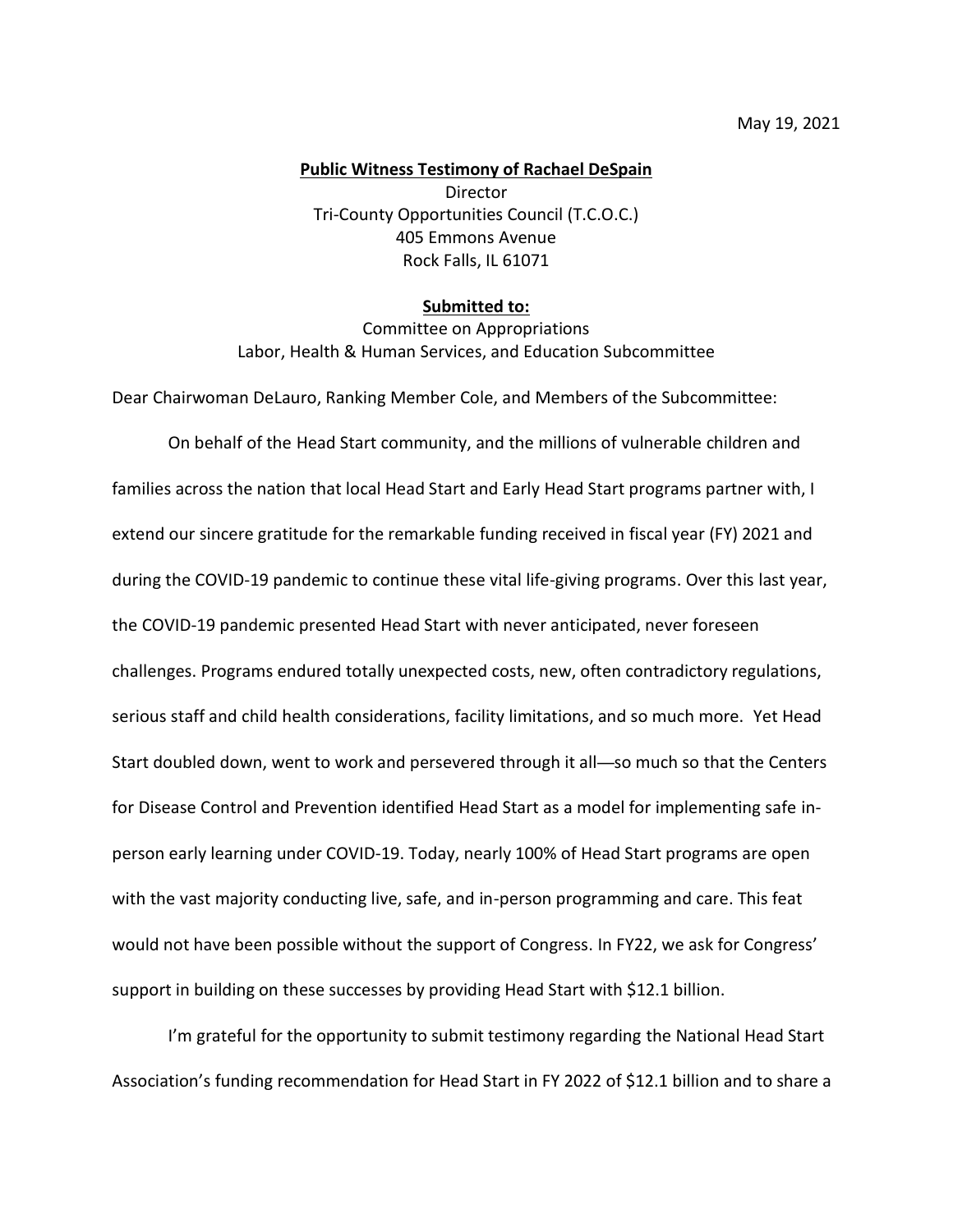bit of my story of how Head Start helped me as a new mom advance to getting my college degree and ultimately lead a nine-county organization in northwest Illinois.

I grew up in a very small, rural Northwestern Illinois community, where opportunities for people are limited. There are no stop lights in my hometown of Mount Carroll, IL. Diversity is nearly non-existent, and mental health services only exist for those who can afford healthcare and travel. Today, the population in this 96% white county is just over 14,000 after generations of decline, with a per capita income under \$30,000. Our last hospital closed decades ago leaving emergency care a thirty-minute drive away, just as far as the nearest Walmart.

Only after becoming pregnant at age 18 and being able to rely heavily on the stable home provided by my parents, did I begin to fully appreciate the struggle of those who experience far more challenges than I. Make no mistake, being pregnant at 18 and leaving college to become a mother was not easy, but I did not have the additional burdens faced by so many we serve. Fortunately, I had a healthy baby boy and soon after found two part-time jobs, one of which was a part-time teacher assistant in a Head Start classroom. With the help of my fantastic parents, 16 years later I have earned a graduate degree and have the honor of directing that same program and its services across nine counties.

As the Head Start and Early Head Start Director of Tri-Country Opportunities Council (TCOC), I have been the unfortunate witness to the significant hardships faced by the 633 children we serve as family destabilization, social isolation, and domestic abuse often affect this community. Sadly, these hardships have only increased over the last fourteen months, and our teachers and staff are bracing for unprecedented challenges. Traumatized children desperately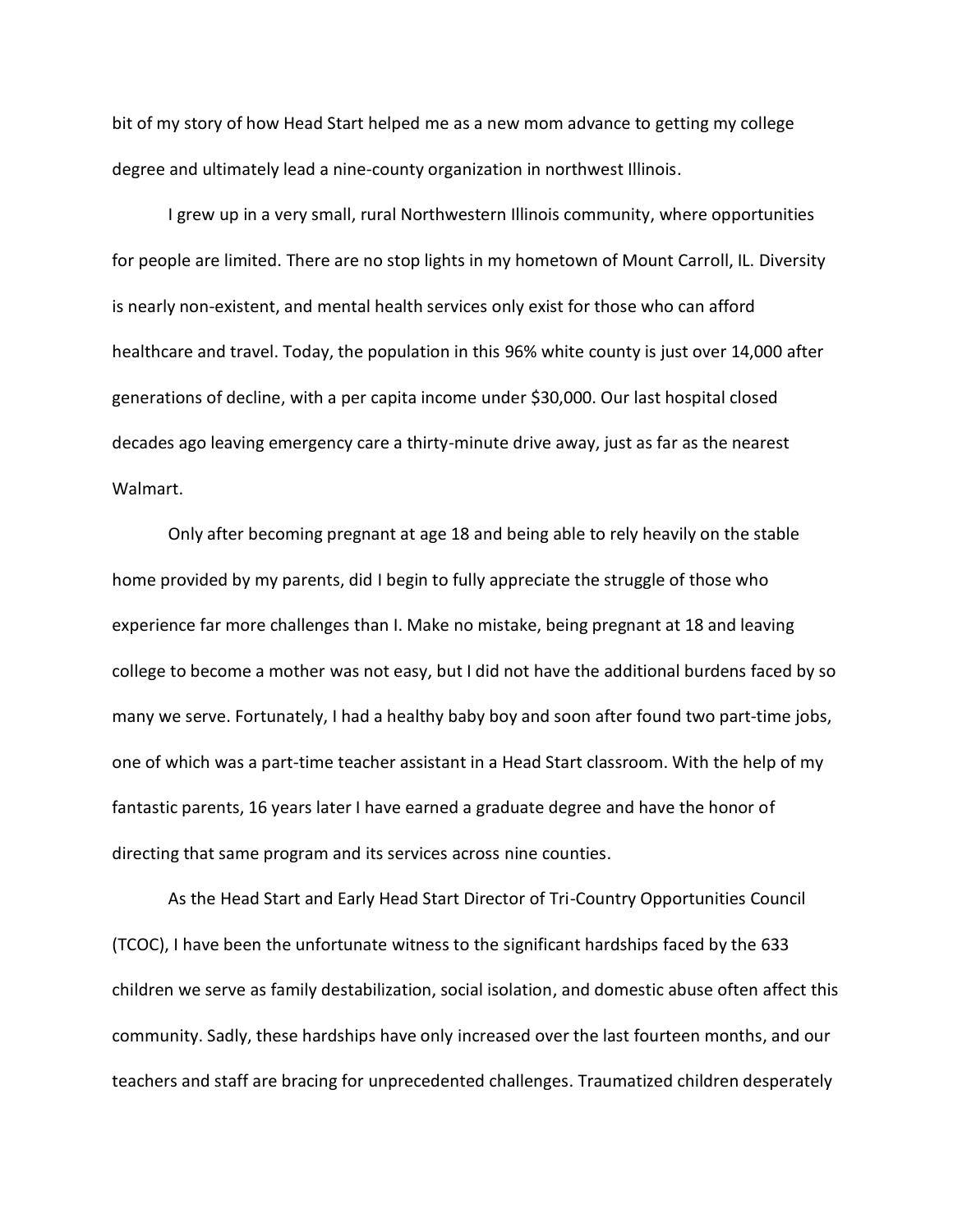need supportive relationships in safe environments to overcome traditional challenges of atrisk populations, global pandemics notwithstanding. Educators are not typically charged with duties of mental health workers, yet in Head Start, they are faced with responding to such challenges daily. From bus monitors to food service workers and teachers, our program staff must have the professional training and development to aid children and families through times of stress as remaining resources, if available, are inadequate. Without such training, these needs go unmet, and therefore, children are underserved. Leadership, culture, and coaching have become instrumental components of TCOC's comprehensive approach to learning and child development. In FY22, NHSA is recommending an additional \$363 million in Quality Improvement Funds specifically to support trauma-informed care training and counseling.

Second, quality learning environments demand stability. In order for Head Start programs to provide necessary consistency and overcome high staff turnover rates, investing in our workforce is essential. Many staff struggle to provide for their own families as current funding provides for income at or near the national poverty level. For example, a Teacher Assistant working in one of our full-day, full-year classrooms earns \$13.32 per hour. She recently welcomed her first child and exceeds the federal poverty guidelines by only \$5,648. If this were her second child, she would then be eligible for program services due to being under the established federal poverty guidelines by only \$1,180.80. Economic inequality continues to be a hotly debated topic, yet many of our staff are economic equals to those they are charged with assisting despite carrying their own financial challenges. Present workforce opportunities, including those in K-12 and Preschool for All programs, result in competition for employees, increasing the urgency for equitable compensation. Over the course of 26 months (January 1,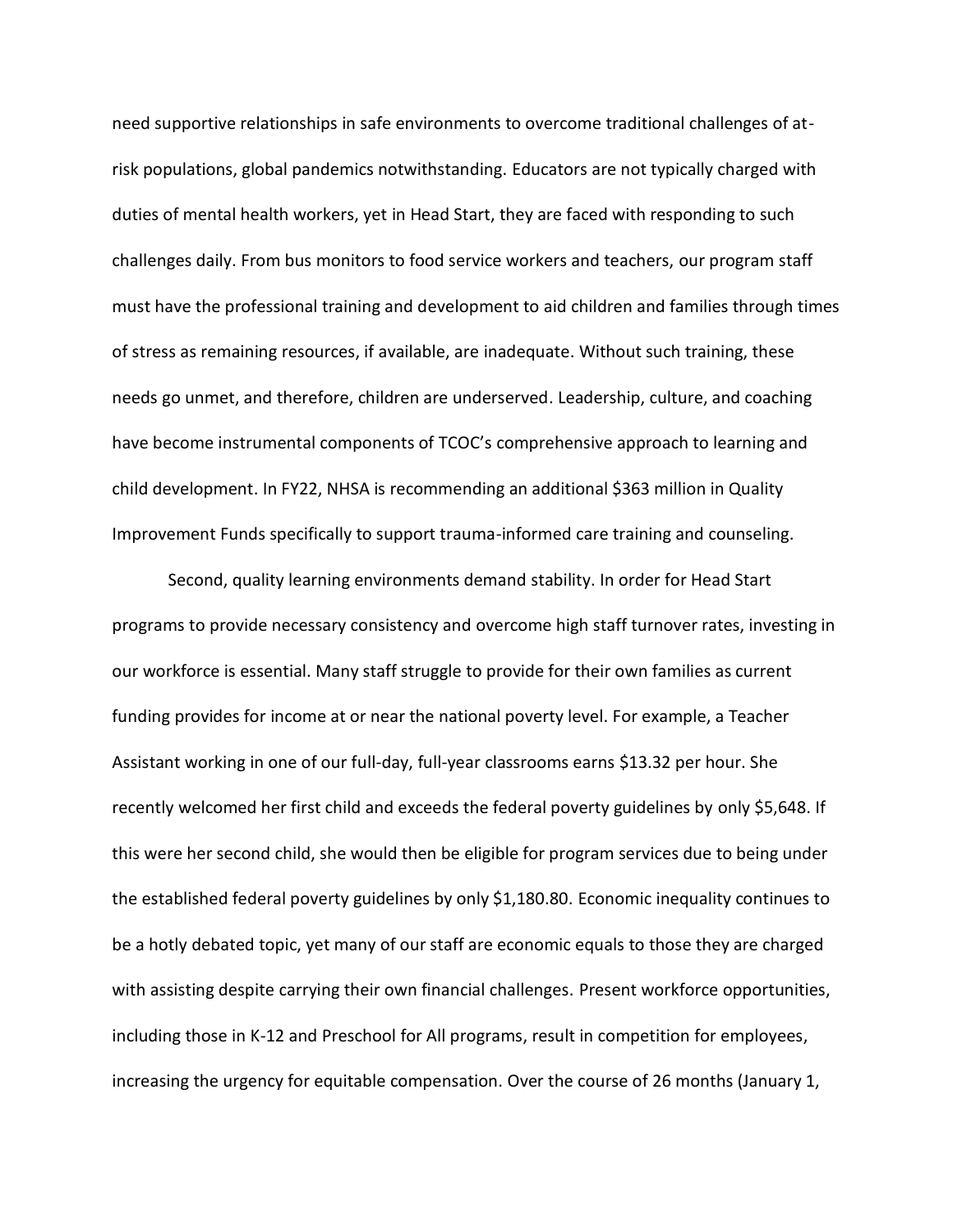2018 to March 20, 2020), the program lost 53 employees. Broken down even further: 17 left within the first six months, 11 within the first year and an additional 25 before being employed with the program for two years. Of the 53 staff who left, 48 were responsible for providing direct support and service to those enrolled in the program. In FY22, the Head Start community is requesting a \$247 million investment in our workforce—the very workforce that worked tirelessly throughout the pandemic to serve families when it was needed most.

Finally, across the nine counties we serve, classroom hours range from three and one half per day to ten. Shorter duration classrooms serve children in families opting to provide necessary socialization skills and enable TCOC to enroll a larger share of eligible populations. In recent years, classrooms have increasingly transitioned to longer durations, meaning smaller portions of communities can be served. These changes were borne out of a need to provide consistent educational, nutritional, and safe environmental opportunities to children of often non-traditional households. Furthermore, parents with access to full-day educational opportunities for their children enter into broader range of employment opportunities. In FY22, the \$730 million in funding that NHSA is requesting for additional classroom hours would mean TCOC could provide support to working parents and optimize child outcomes while not reducing enrollment.

Last year, Congress acted expeditiously providing Head Start necessary funds to combat the pandemic, beyond traditional operational expenses. Head Start and Early Head Start programs, including TCOC, continue to combat increased expenses, trauma-informed care needs, staffing challenges and classroom hour duration deficiencies which, when rectified, will improve the lives and livelihoods of children and families who have been most adversely